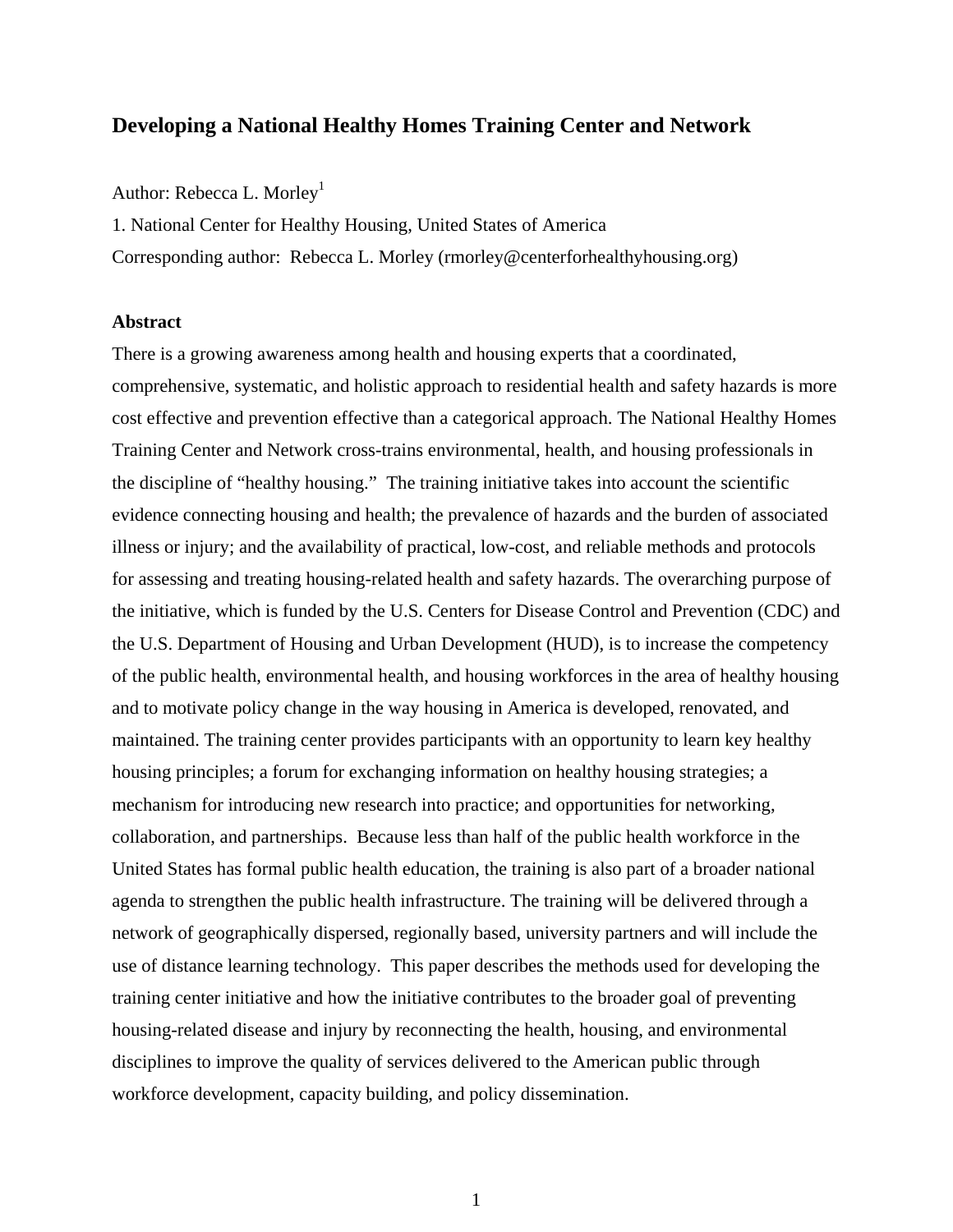#### **Introduction**

Public health and housing are inextricably linked. Substandard housing has long been associated with a multitude of poor health outcomes. Lawrence Veiller's 1901 study of tuberculosis in New York City tenements and the subsequent landmark Tenement House Act of 1901 laid down the foundations of key expectations for healthful conditions in public housing that still exist today (Krieger & Higgins, 2002).

In the United States, only in the past century have the disciplines of housing and health become separate and distinct. In part, this divergence reflects the maturation of these fields resulting from significant social change and scientific advances. Yet the fragmented nature of housing and health services has created unintended effects for those who rely upon them. The wide array of categorical programs that were born from this system are deeply embedded in policy and practice and include programs dedicated to childhood lead poisoning, asthma, rodents, radon, pesticides, environmental tobacco smoke, injuries, and energy efficiency. Behind each of these programs is a categorical source of funding, a set of categorical program strategies, and often an associated advocacy group.

Public health professionals focus on improving the health of individuals and communities by identifying and eliminating diseases, but not on strategies to address social determinants of health. This is evidenced by the fact that nearly 95 percent of health care spending in the U.S. is applied to direct curative medical care and biomedical research (McGinnis 2002). Put differently, spending is directed more at personal health care than at population-based preventative interventions to improve health. Similarly, housing practitioners tend to focus on compliance with narrowly drawn, jurisdiction-specific building codes and health standards, but not on the broader implications of inadequate housing.

States and local jurisdictions grapple with the intersection of health and housing, and practitioners seeking training and information about healthy homes are challenged because there is no central repository or resource. Moreover, resources directed toward health professionals often neglect the housing component while information for housing professionals tends to lack the public health perspective. The lack of a common, scientifically based framework for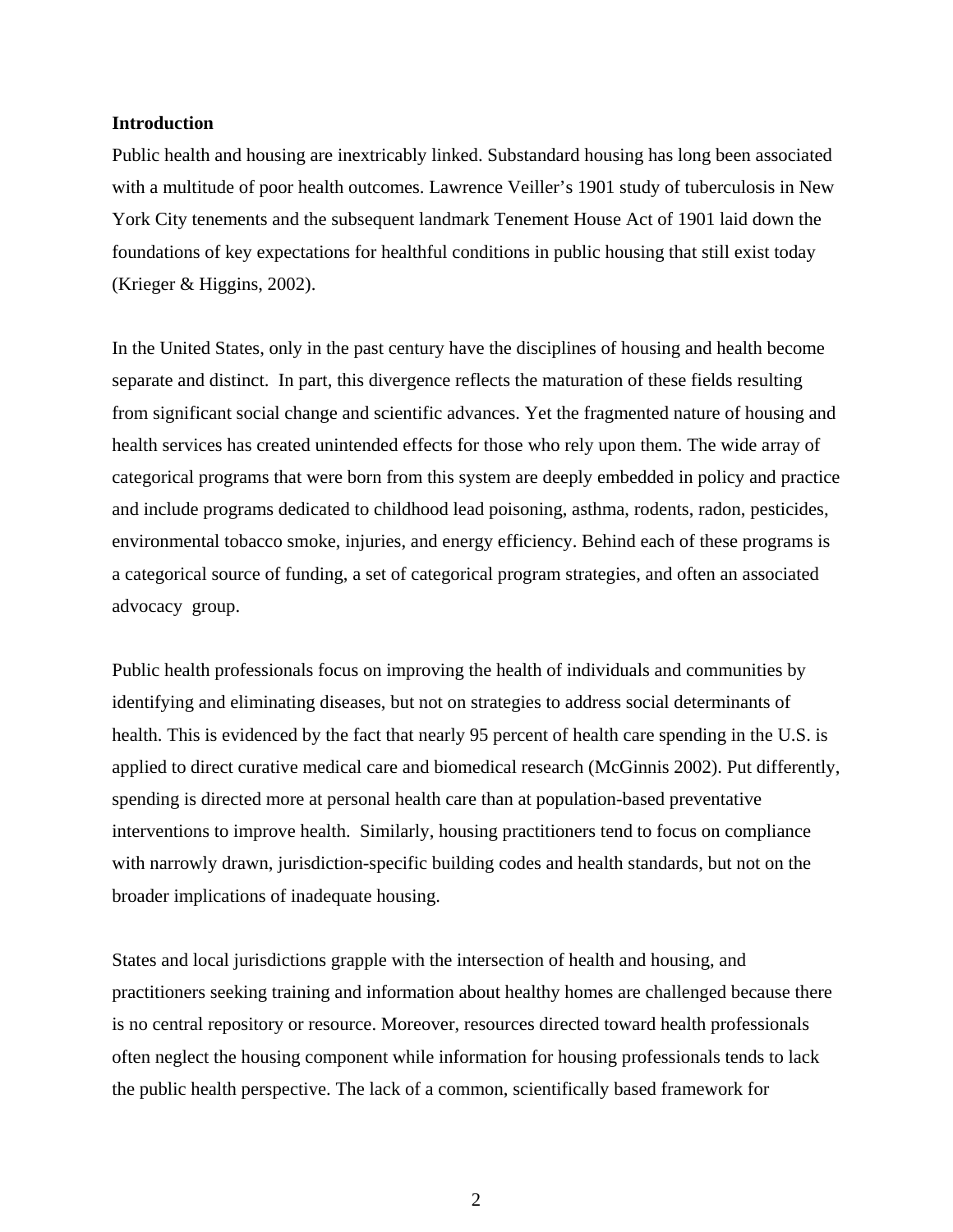implementing healthy homes practices inevitably leads to confusion and misinformation, liability concerns, and ultimately inappropriate actions and/or inaction.

The relationship between health and housing continues to impact policy priorities and initiatives in the United States today. Specifically, Goal 8-23 in the U.S. Centers for Disease Control (CDC) and Prevention's Healthy People 2010 calls for improving the 1995 levels of occupied housing units that are substandard by 52 percent because "residents of substandard housing are at increased risk for fire, electrical injuries, lead poisoning, falls, rat bites, and other illnesses and injuries" (DHHS 2000). The U.S. Department of Housing and Urban Development (HUD) administers a \$10 million demonstration program aimed at identifying affordable solutions to residential health hazards. Together, the government and non-governmental organizations are promoting a multidisciplinary systems approach referred to as "healthy homes" or "healthy housing." "Healthy housing" typically refers to the physical and material effects of housing on health while "healthy homes" incorporates the psychosocial and behavioral ways in which housing interacts with health. Although no consensus definition of healthy housing has been developed, it is generally defined as housing that is constructed, maintained, and renovated in a manner that is conducive to public health. Healthy housing is dry, well-ventilated, pest-free, free of contaminants, safe, and well maintained. When these principles are followed, housing is also more comfortable for occupants, which is another key element of healthy housing since many residential health hazards are the result of occupants' efforts to improve the comfort of their homes (e.g. using unvented space heaters or ovens for heating, spraying pesticides to control pests, etc.).

In 2003, CDC and HUD funded the National Center for Healthy Housing (NCHH) to create the National Healthy Homes Training Center and Network. NCHH is a Maryland-based national non-profit organization dedicated to reducing residential health hazards to children while preserving affordable housing. The training center is responsible for developing and disseminating scientifically valid information about healthy housing practices and for creating a workforce skilled in delivering these services. The courses offered through the training center integrate knowledge from the disciplines of health, housing, and the environment to promote a coordinated, holistic, and systematic approach to the assessment and treatment of housing related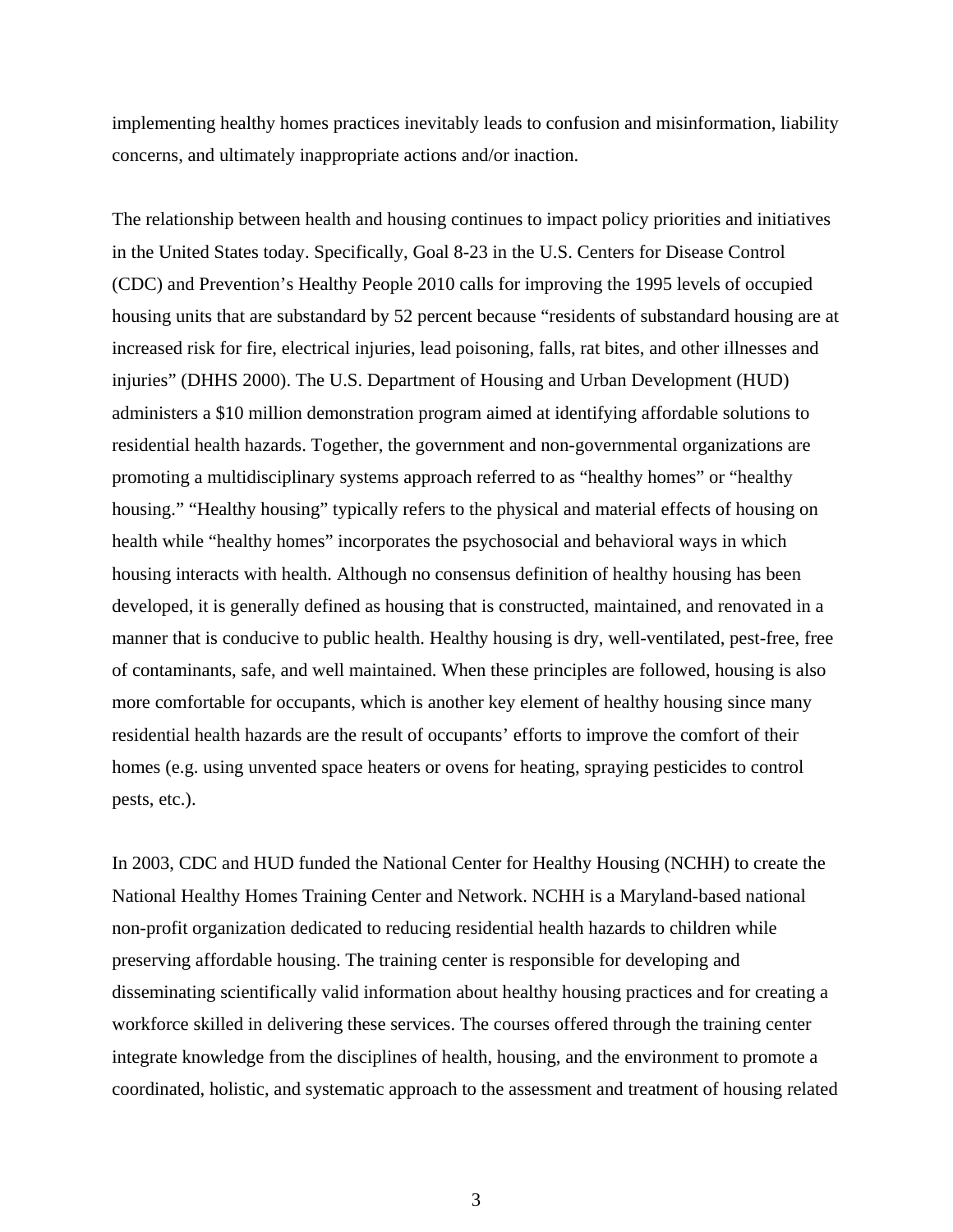health hazards. Training is delivered nationally by NCHH and through a regional network of partners composed of the Johns Hopkins University, the University of Cincinnati, the University of Washington, and Eastern Kentucky University.

#### **Problem Definition**

Over the previous decade in the United States, there has been a shift toward an ecological/ contextual model for explaining differences in health as opposed to a compositional model. The compositional model suggests that differences in health in different places are explained by the differences in the kinds of people who live there. One implication of the compositional model is that poor people will have the same morbidity and mortality rates wherever they live. A contextual or ecological model suggests that differences in health status are attributable to differences in the places people live not the fact that the individuals are poor, implying that the health of poor people will vary depending on the type of area in which they live (Kawachi 2003). One implication of the ecological/contextual model is that good or poor health is increasingly viewed as a multidimensional concept, dependent upon a multiplicity of variables, including the quality of the neighborhoods and homes in which people live.

## *Housing as a Determinant of Health*

The quality of housing conditions plays a decisive role in the health status of the residents, because many health problems are either directly or indirectly related to the building itself, the construction materials used, the heating, cooling equipment and appliances used, or the size or structure of the individual units. Mental and social health are affected by the living conditions, although no straightforward mechanisms have been postulated (Shaw 2004). Substandard housing has been independently linked to many health endpoints including childhood lead poisoning, asthma and respiratory disease, and unintentional injuries. Housing quality remains an important component of health disparities in America and around the world (Breysse et. al 2004).

## *System level change in service delivery*

As the health equation grows more complex, so must our response. Current practice in the U.S. is to address environmental diseases and the housing conditions that cause them on an issue-byissue basis. As a result, the training, funding, and programs developed over the previous 50 years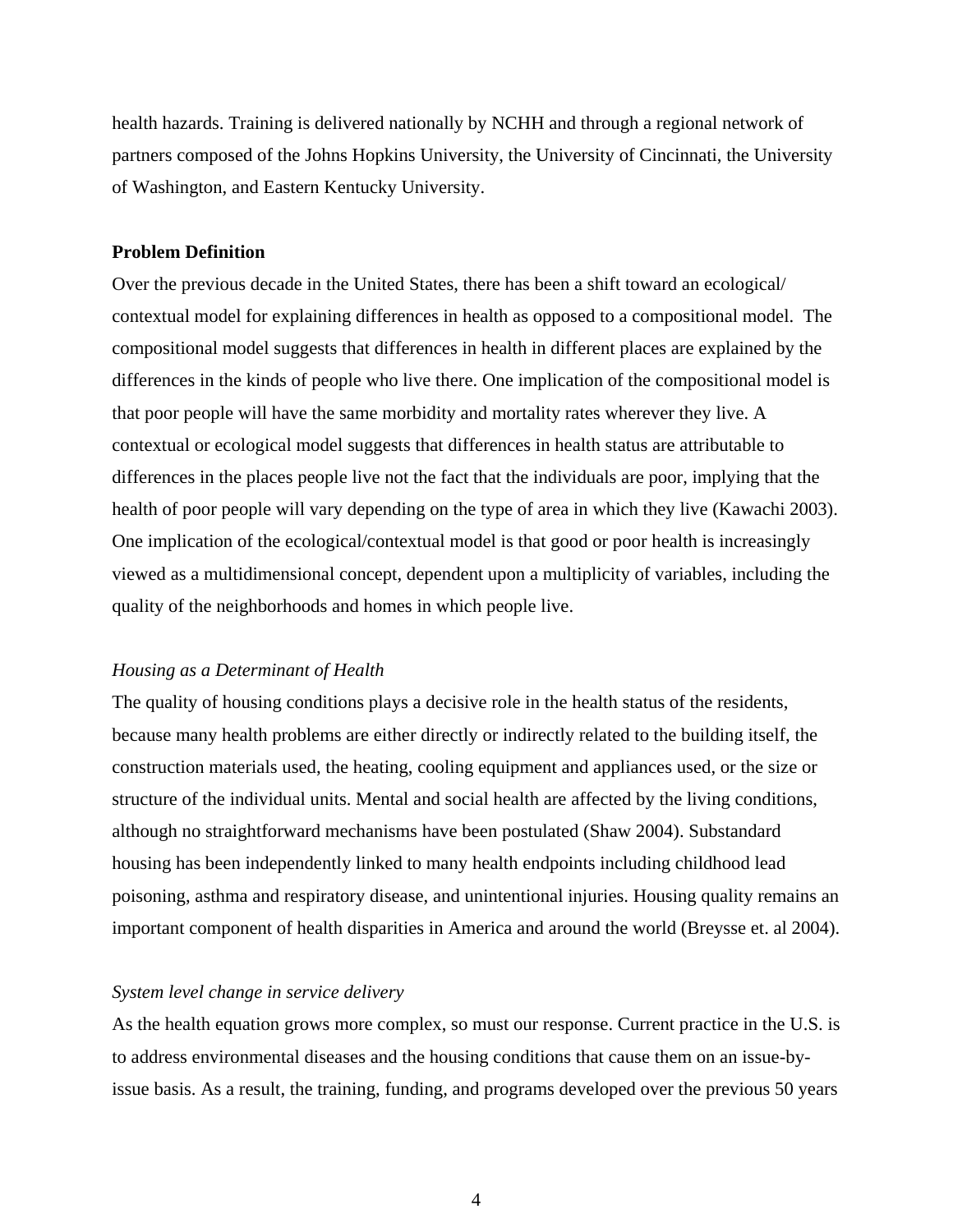have been categorical in nature. According to the Institutes of Medicine, "with more than 200 categorical public health programs in the Department of Health and Human Services and a variety of health related programs in other federal agencies, the alignment of policies and strategies is challenging"(DHHS 2003). Strengthening public health infrastructure to make it more effective will depend upon adequately addressing these inefficiencies and limitations. As the public health community increases its emphasis on holistic, prevention-oriented, and population-based approaches, the workforce will require commensurate training.

#### *Preparing the public health workforce to offer healthy housing services*

The majority of the nation's public health workers have not been trained to deal with the challenges they are facing in the 21st century (U.S. Department of Health and Human Services 1997, Gebbie 1999). Only 44 percent of the public health workforce has formal public health education (HRSA 1992) and only 22 percent of local public health department executives have graduate degrees in public health (Gerzoff 1997). Nearly52 percent of public health nurses, the largest professional discipline in public health, lack baccalaureate-nursing education (HRSA 1996). Only an estimated 23 percent of environmental health training needs are being addressed (Johnson et al. 1999). According to the IOM, improving the nation's health in the  $21<sup>st</sup>$  century will require major overhauls in the funding, organization, and coordination of the government public health infrastructure to ensure that it has the technology, workforce, and other resources needed to promote and protect health (2003). An earlier IOM report points out that the demands on the public health workforce include expectations for competency in behavioral sciences, community mobilization, health communications, and policy development, which many are unprepared for either through educational preparation or work experience (1998).

Recent case studies of six urban health systems (Macro International Inc. 1999) revealed resource and capacity limitations affecting their ability to adopt new roles in the core public health competencies: assessment of information on the health of the community, comprehensive pubic health policy development, and assurance that public health services are provided to the community. In these case studies and in other research, a central barrier to adopting new public health roles and responsibilities are the limitations in the skills, knowledge, abilities, and attitudes of the public health workforce (Gebbie 1998). A recent report by the Council of State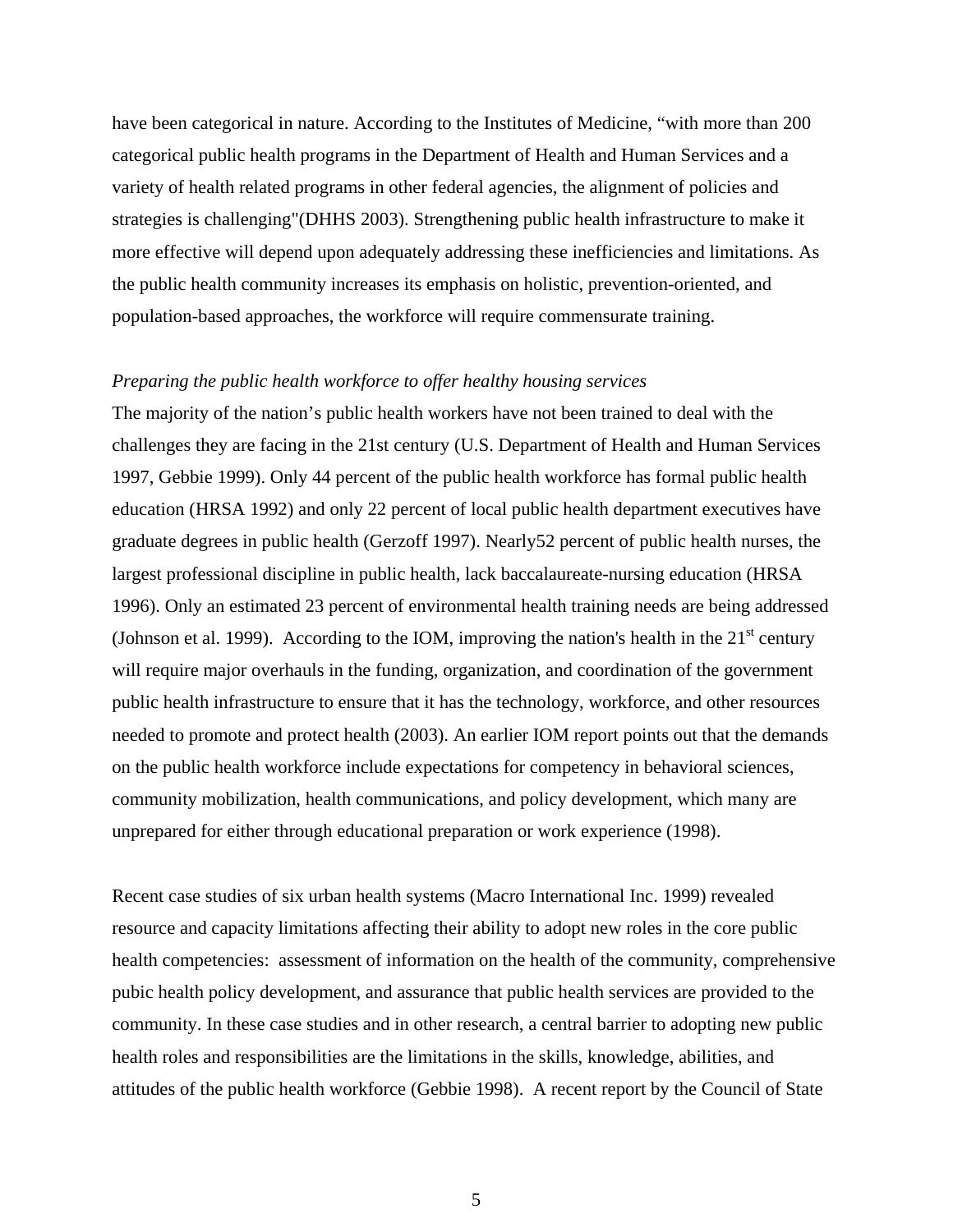Governments cites high vacancy rates, high turnover rates, the aging of the work force, and high retirement eligibility, particularly among environmental health and nursing professionals, as additional public health work force concerns (Council of State Governments, 2004). In response, the U.S. Department of Health and Human Services in its Healthy People 2010 – a compendium of the nation's health objectives - incorporated an entire section entitled "Public Health Infrastructure," with a goal to "ensure that the public health infrastructure at the federal, state, and local levels has the capacity to provide essential public health services." Efforts to build competency among public health workers in the discipline of healthy housing must take into account gaps in the current infrastructure and must be coordinated with the broader national movement to improve the competency of the public health workforce.

### **Methods**

The development of the Healthy Homes Training Center and Network is unique because it involves cross-training of environmental, public health, and housing practitioners. Few models exist for such a multidisciplinary training. Developing instruction for a training or educational program can take many forms; there is no perfect model because each model has advantages and disadvantages (ASTD 1997). Any successful approach will use a systematic, objective, and organized approach and will be based on the following parameters:

- For whom the program is developed (target audience)
- What the individual will learn or do (competencies)
- How the subject content or skills are best learned (infrastructure --methods, activities, resources)
- Extent to which the learning has been achieved (evaluation)

In designing the Healthy Homes Training Center Curriculum, NCHH combined two training development approaches – the Instructional Systems Design (ISD) process and the competency approach (Competencies and Curriculum Workgroup 2002, Grafinger 1998).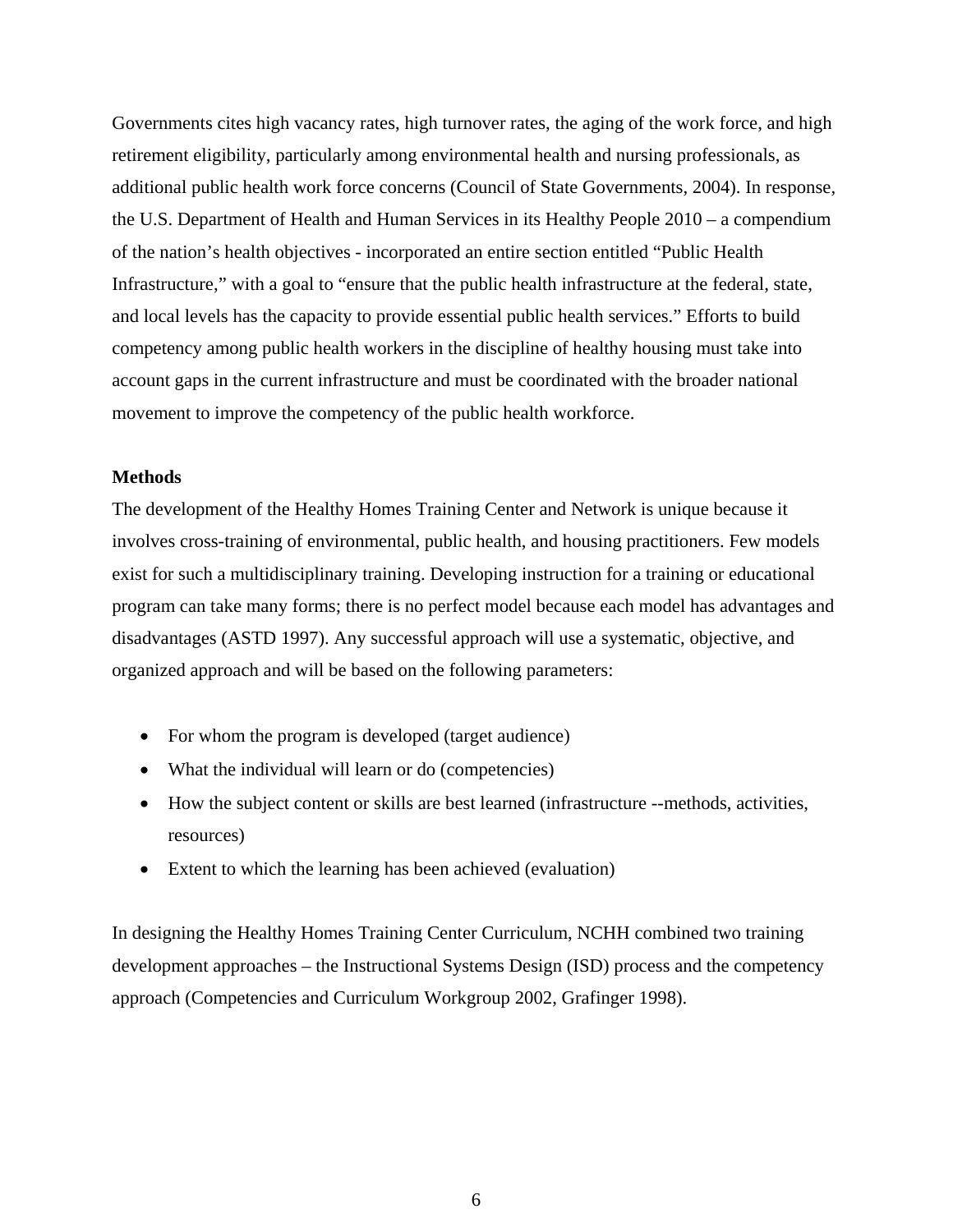#### *Review of Existing Trainings*

Before embarking on the curriculum development process, NCHH conducted a review of available healthy homes training programs. A structured survey was disseminated to public health and housing agencies with established training programs, identified though the U.S. Housing and Urban Development Healthy Homes Initiative, the CDC-funded Academic Centers for Public Health Preparedness, the Health Care Resource Services Administration-funded Public Health Training Centers, and selected health, housing, and community development organizations. The survey captured information on: course offerings, location, target audiences, training medium, the content of the training programs, suitability for modification or adaptation, methods for assessing comprehension of healthy homes concepts and practices, and capacity for distance learning. NCHH used the results to document the information and training needs of the target audiences, any barriers to participation in the training, and to inform the curriculum development process.

A wide variety of courses were identified, ranging from 30-48 hour university-based courses to short seminars for child-care providers and teachers. The subject matter was equally diverse, including three-day symposia for contractors, consultants, and industrial hygienists on assessment and control of molds, to three-hour courses for community health workers, public health nurses, and housing agency staff focused on asthma, injuries, lead poisoning, hazardous materials, and disaster preparedness. Other training activities included the American Lung Association (ALA) of Washington's Healthy House training for builders, renovators, and architects, which is seven weeks long and addresses dust and moisture issues, ventilation and filtration, and building materials and environmental health. ALA also sponsors the Master Home Environmentalist training a volunteer-driven program designed to help people learn more about health risks from pollutants in their home through home assessment. A training by the Asthma Regional Council of New England (ARC) provides housing practitioners with information about pests, toxics, moisture, ventilation, and other housing vectors associated with asthma and respiratory disease (ARC 2001). The Center for Environmental Research and Technology at the University of Tulsa developed a one-day course designed for home-based child care providers with funding from the U.S. Environmental Protection Agency, which enables child-care providers and owner occupants to assess their home environments for potential threats to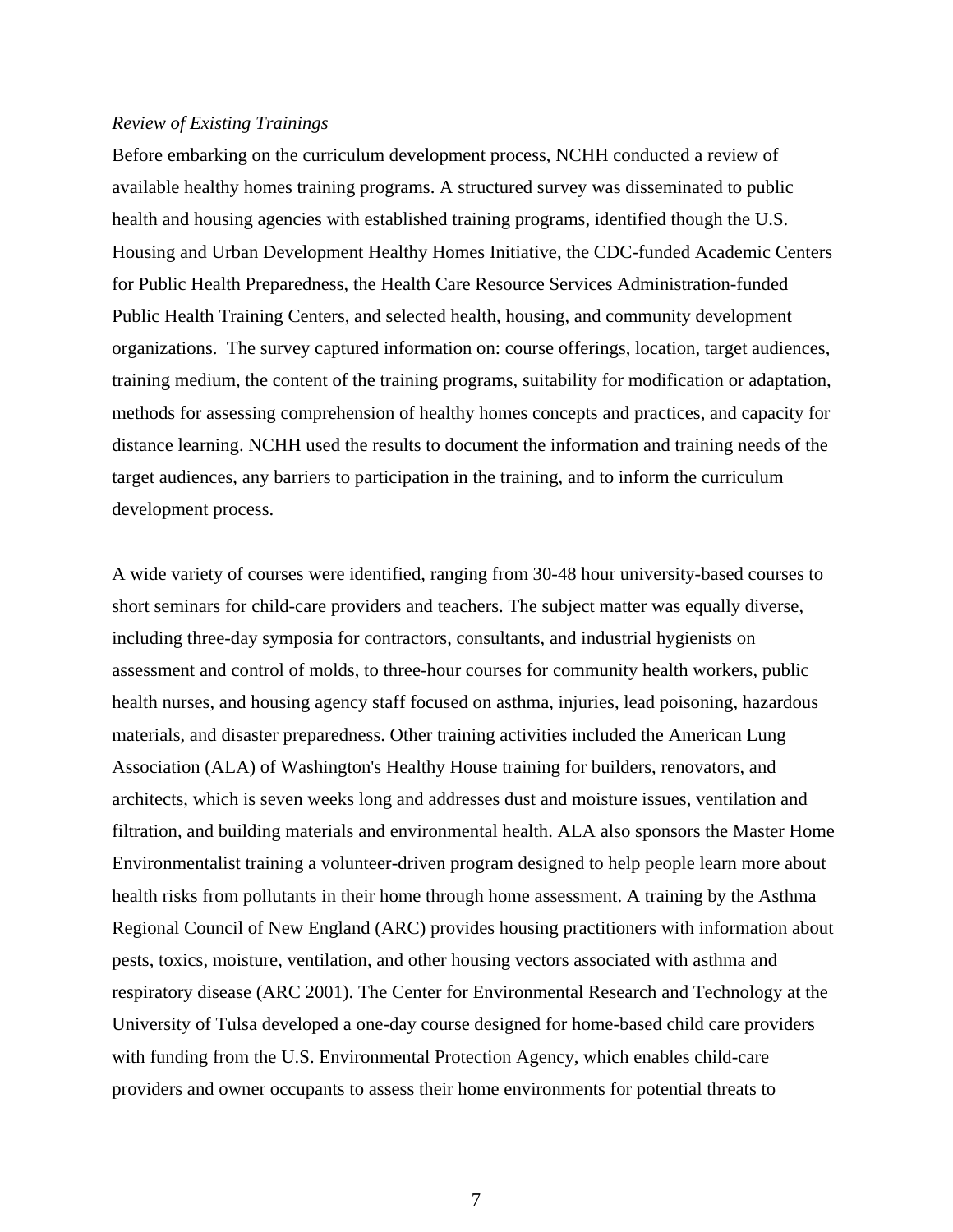children's health. This basic training covers moisture control, integrated pest management, environmental tobacco smoke, carbon monoxide, chemical contaminants, and other child safety hazards (U.S. EPA 2000).

The review yielded important information related to the development of the training curriculum and training delivery methods. For example, there was no consensus set of healthy homes competencies upon which the performance objectives for the trainings were based. The majority of the training activities provided specific training on a particular category of healthy housing (e.g. mold or lead) or a broad -based approach focused on awareness of healthy homes topics. Only one training program (Health House) was linked to a certification system, and only a few of the training activities were offered multiple times or built upon a learning system that would promote continuous learning. Although the review did not examine the extent to which the trainings incorporated a formal evaluation, no published evaluations of the training activities were identified during a literature review of healthy housing related journal articles.

#### *Needs Assessment*

Both the competency to curriculum and ISD training development approaches require a front-end analysis/needs assessment to answer key questions about the target audiences, and to identify what individuals are expected to learn, the optimal delivery system for the training, and the potential constraints for carrying out a successful training initiative.

NCHH initiated the curriculum development process by establishing a work group of technical experts from the disciplines of public health, housing, building science, environmental health, and training and education. NCHH hosted a two-day needs assessment workshop on January 22- 23, 2004 to obtain a consensus on the target audience for the training initiative, the technical competencies they would be taught, and the infrastructure needed to support the initiative. On the initial day of the workshop, participants were divided into three groups—target audience, technical competencies, and infrastructure. Due to time constraints, the project team decided to address separately a fourth topic–evaluation. On day two, participants were divided into three groups according to their areas of expertise (housing, health, environment). These groups were tasked with elaborating upon and validating the work of day one.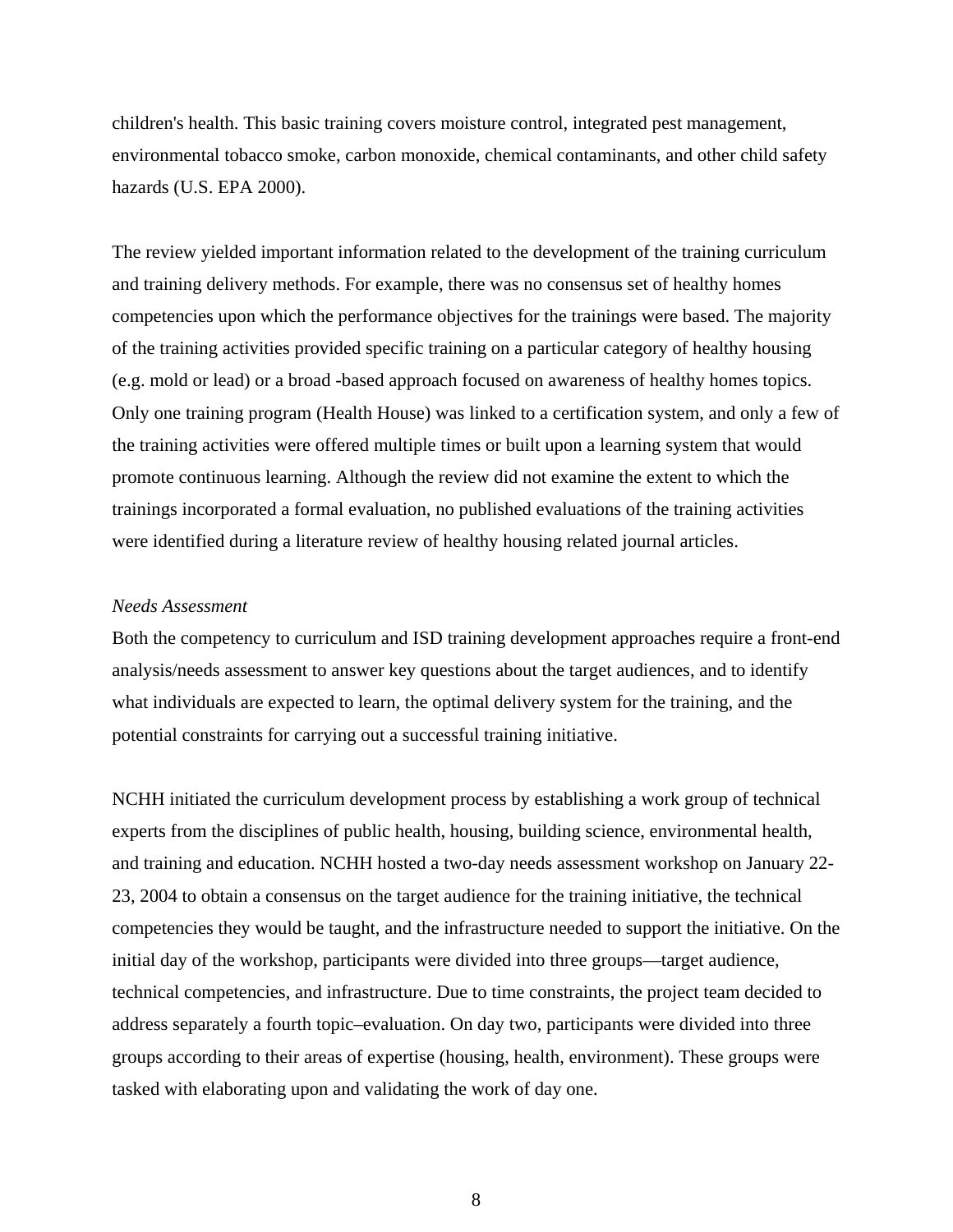#### Target Audience

At the beginning of a training development process no question is more important than "who is your target audience"? The work group identified a list of more than a dozen audiences who would benefit from training in healthy homes (see Table 1). From this list, the work group selected four primary target audiences: environmental health practitioners (e.g. sanitarians, industrial hygienists), public health nurses (e.g. public health nurses, visiting nurses), housing/code inspectors, and community organizers.

The group then developed a "learner profile" for each audience. Learner profiles answer

questions about the target audiences' prior education, relevant training and experience, personal and professional characteristics (e.g. learning styles, level of motivation, communications skills), and logistical information (e.g. are the members of the target audience situated in close proximity or are they widely dispersed?). The learner profiles influence the design and delivery of the training, including the

| <b>Table 1: List of Potential Audiences</b> |                                |
|---------------------------------------------|--------------------------------|
| Apprentices/trades                          | Housing inspectors             |
| people                                      | Law enforcement                |
| Childcare workers                           | Public health nurses           |
| Community-based nurses                      | Property managers &            |
| Community development                       | maintenance staff              |
| corporations                                | Realtors/insurance             |
| Community organizers                        | lenders                        |
| Community outreach                          | Retail housing groups          |
| workers                                     | Social Workers                 |
| Contractors                                 | Unions (trade schools)         |
| Environment health                          | <b>Utilities</b>               |
| practitioners                               | <b>Weatherization Agencies</b> |
| Fire departments                            |                                |

degree of customization that might be necessary, the degree to which audiences could/should be trained together, and the types of materials and delivery methods that the target audiences would find most accessible and acceptable. The learner profiles showed considerable variation among the target audiences in terms of their relevant experience and education levels as well as their communication skills and learning styles, suggesting that the training materials and delivery method must be designed to be flexible and should use a variety of teaching methods. A modular approach was recommended to ensure that information is at the appropriate level for students. Problem solving, case studies, and other types of interactive learning would make the course material interesting and relevant to students who may be learning the concepts for the first time.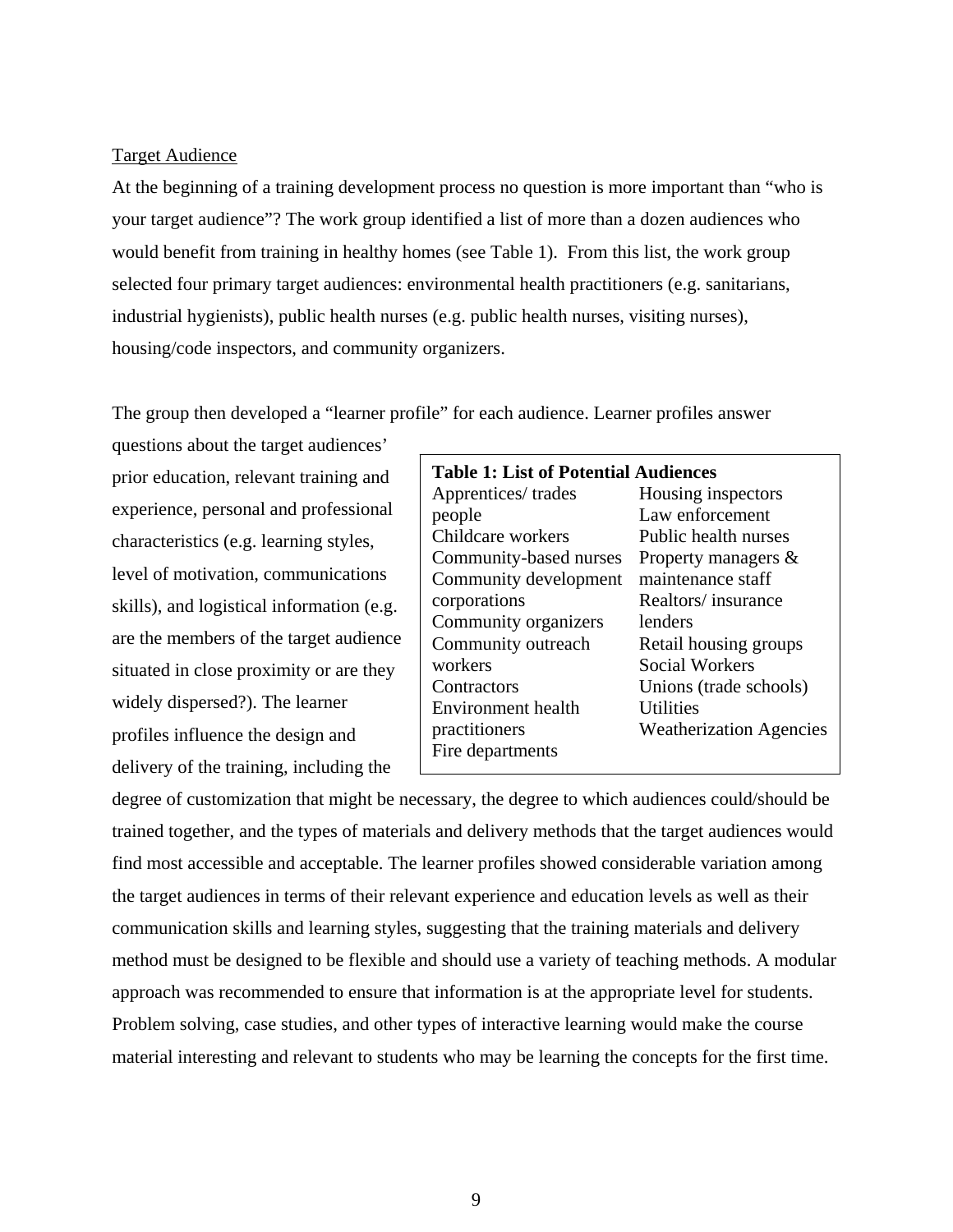A critical recommendation from the target audience analysis was that senior level managers in health and housing would also need to be aware of healthy homes principles to enable the training program to successfully engage the primary target audiences. The target audience group suggested a short primer course for this audience.

#### Competency Development

A second group was tasked with developing a core set of technical competencies for healthy homes professionals. Core competencies provide a framework, based on performance objectives, on which curriculum and training are developed, delivered, and against which performance can be measured. The development of technical competencies for healthy homes used the framework outlined in the Competency-to-Curriculum Tool Kit: Developing Curricula for Public Health Workers (Competencies and Curriculum Workgroup 2002). Competency statements describe the complex combinations of applied knowledge, skills, and behaviors that enable people to perform their work effectively and efficiently. Competency statements express a standard level of worker performance in a specific area and are meant to describe: 1) an acceptable level of performance, 2) the skill needed to perform the work, and 3) the actual conditions under which the work is executed. The group identified seven competency domains and specific sub-competencies under those domains (see Table 2).

The group agreed that trainees in different positions would have different competency requirements and thus organized the training audiences into three categories of positions as follows:

*Front-Line Staff*: Individuals who carry out the bulk of day-to-day tasks, including fieldwork. *Mid-level Supervisory Staff*: Individuals with a specialized staff function but not necessarily hands-on fieldwork (may be responsible for coordination and/or oversight of pieces of projects or programs).

*Decision-Makers/Management Staff*: Individuals responsible for major programs, functions of an organization, and decision-making, including recommendations on policy issues.

The group then established three levels of competency for the trainees: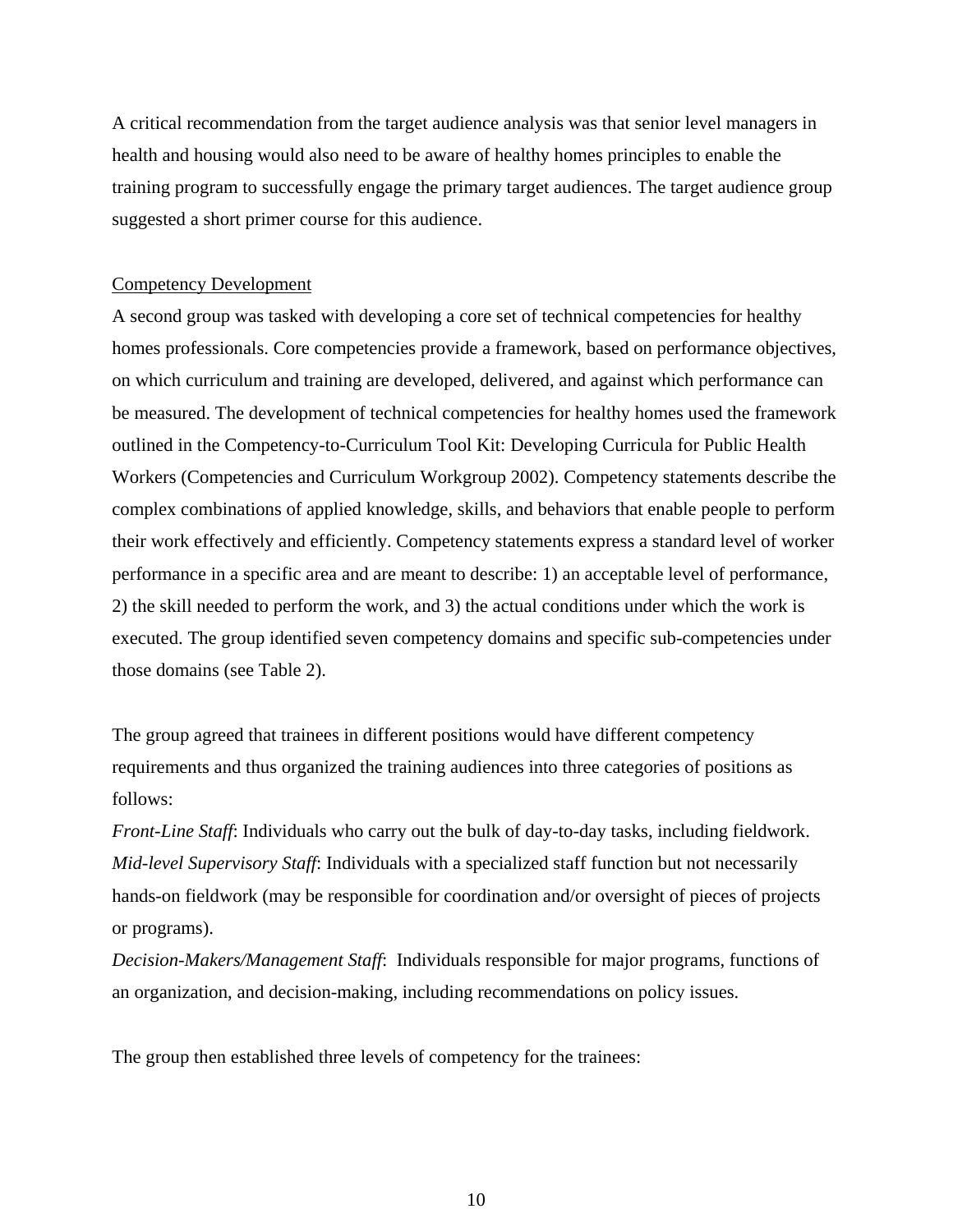*Aware:* Basic level of mastery of the competency. Individuals may be able to identify the concept or skill but have limited ability to perform the skill.

*Knowledgeable:* Intermediate level of mastery of the competency. Individuals are able to apply and describe the skill.

*Proficient:* Advanced level of mastery of the competency. Individuals are able to synthesize, critique or teach the skill.

In general, the group agreed that front-line workers should demonstrate "proficiency" in the technical competencies, that mid-level supervisory staff should achieve a "knowledge" level, and decision-makers/management staff should achieve an "awareness" level of competency.

## **Table 2 –Healthy Homes Competencies**

- 1. ASSESSMENT SKILLS
- Initial assessment of the home environment using senses (especially smell and sight)
- Environmental sampling and measurement in the home
- Hazard recognition skills
- Resident survey/environmental health history
- 2. ANALYTIC SKILLS
- Baseline data collection/research on health and environmental factors
- Evidence and performance-based outcomes
- Program evaluation
- Basic computer proficiency
- 3. BACKGROUND KNOWLEDGE
- Basic environmental health
- Basic public health
- Basic building science
- Specific environmental and safety hazards (interior house & exterior built environment)
- Specific health effects for children, adults, elderly

## 4. HAZARD CONTROL MEASURES

- Prevention: design, construction, planning, maintenance, renovation
- Remediation or intervention
- Intervention or actionable hazards
- Emergency action items (i.e. carbon monoxide, etc.)
- 5. COMMUNICATION SKILLS/COMMUNITY DIMENSIONS
	- Active listening skills to actually "hear" the client
	- Cultural competency skills
	- Conflict resolution
	- Training to be a "change" agent
	- Training and intervention for residents, owners, community workers
	- Knowledge of other agencies roles and responsibilities for collaboration, referrals
- 6. ETHICAL, LEGAL, OTHER CONSIDERATIONS
	- Personal safety
	- Ethical and legal considerations Insurance and liability issues
	- Code and Regulatory issues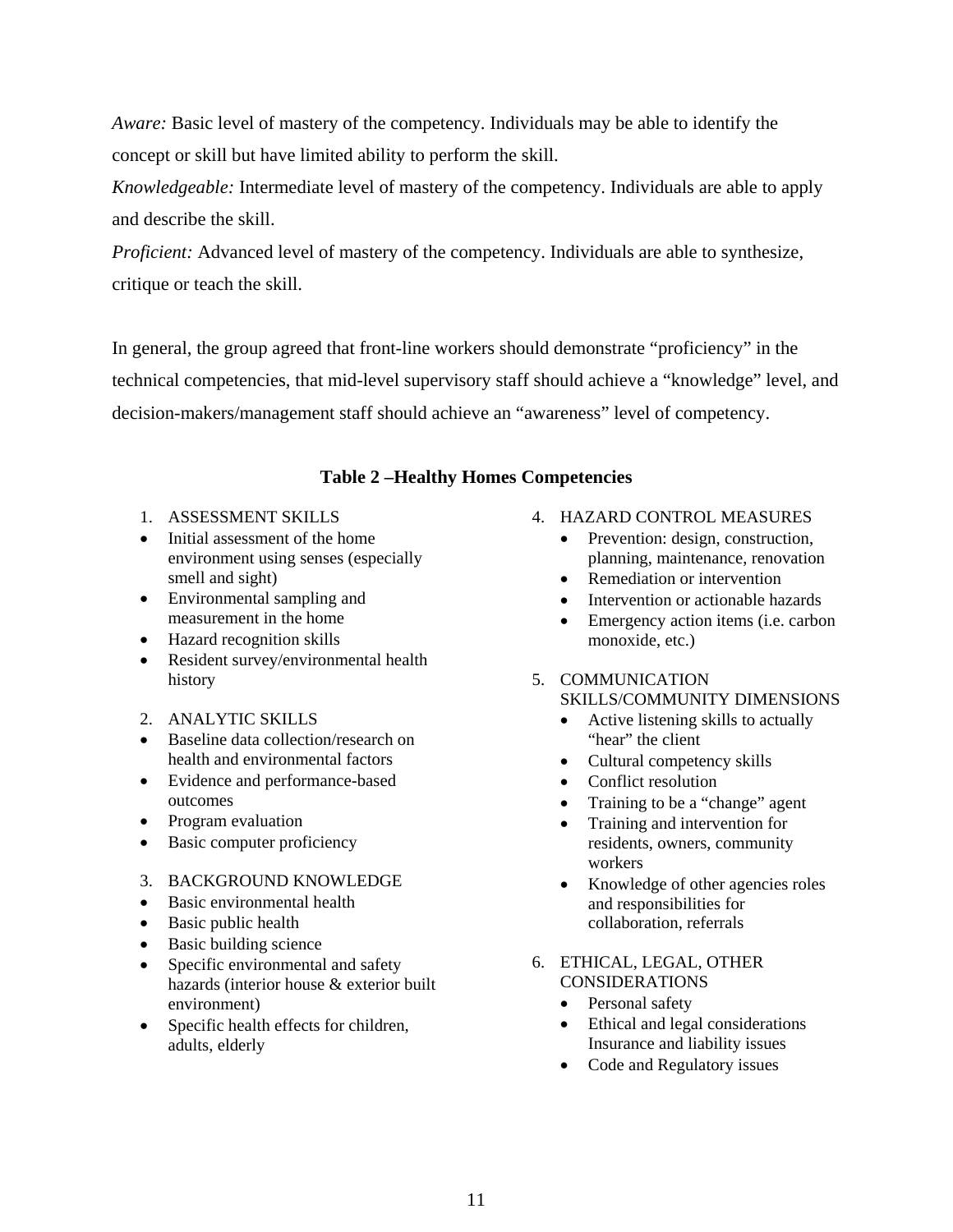## Infrastructure

A third group – the infrastructure group - was tasked with identifying the optimal teaching methods and delivery mechanisms for successful learning. The group identified opportunities for the widespread dissemination of the training, including potential partners who could deliver the training and incentives to motivate participation. The group discussed delivery options (e.g. didactic, web-based, etc.) and how political, budgetary and time constraints might impact any training activity. The infrastructure workgroup presented the following recommendations:

- Create policy change by convincing policy makers of the importance of healthy housing.
- Develop a good standardized training approach and materials that could be used nationally and recruit and train a cadre of trainers to offer the training.
- Partner with associations for specific interest and trade groups to set up a delivery network.
- Take advantage of existing training and accreditation systems.
- Anchor the training locally to ensure sustainability.
- Provide resources to trainees after the training.
- Develop training that has the flexibility to meet the needs of trainees.
- Be creative and practical in the design of the training.

## Evaluating the Training

Evaluation is a critical component of any training initiative and should be built into critical points in the entire process.. Careful evaluation planning can reduce evaluation costs, and a focused evaluation may reduce training costs in the future by highlighting opportunities for improved efficiency. Key questions that should be answered at the outset of the development of any training initiative include: how should individual competencies be evaluated (after training)? How should training programs/curriculum be evaluated? How should effectiveness of the learning systems be evaluated? (CDC 1999)

Following the development of the training curriculum, NCHH piloted the two-day training course for a cross section of front-line practitioners including public health, housing, and environmental workers. The purpose of the pilot course was to elicit participant feedback on the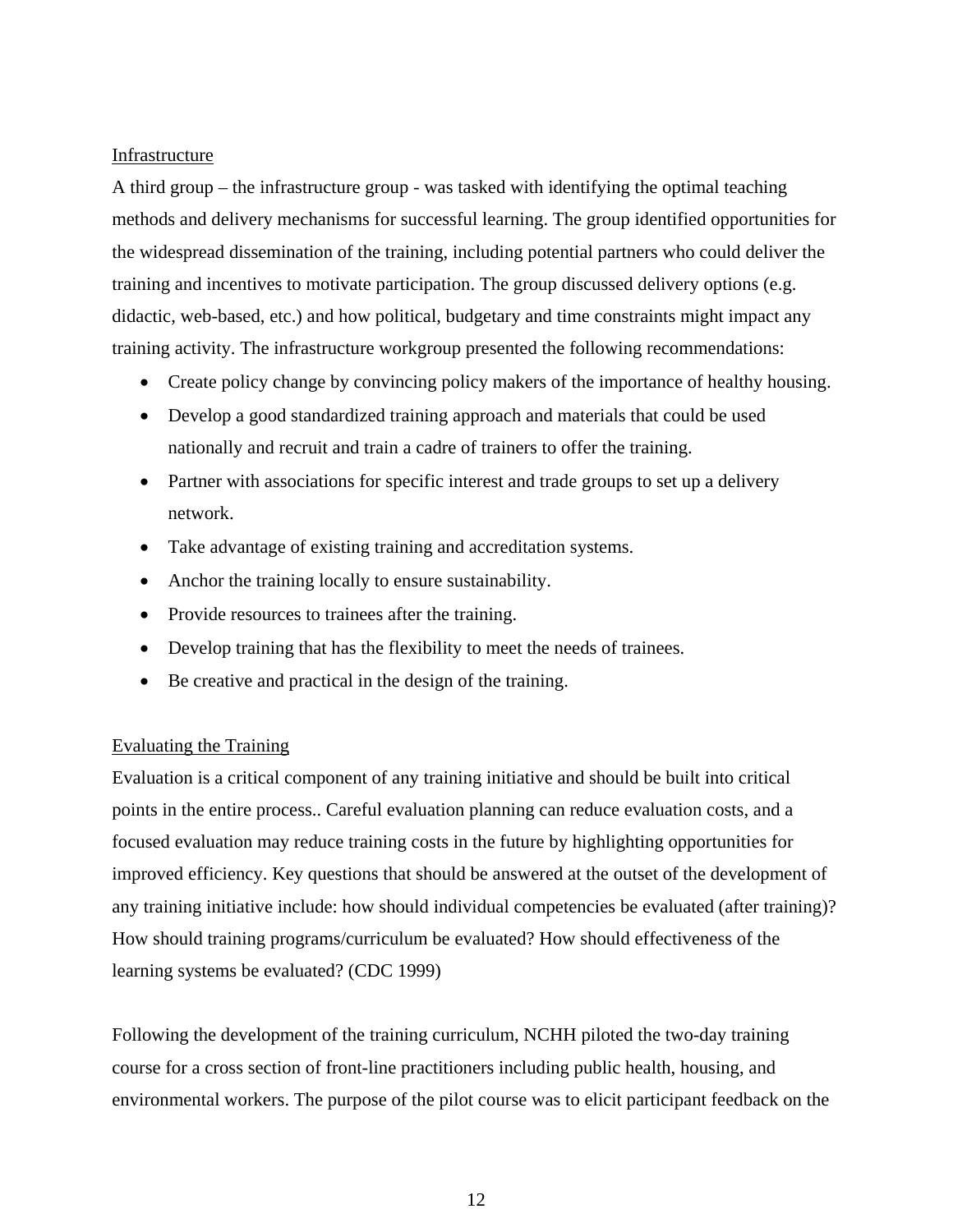quality of the educational experience, the quality of instruction, the appropriateness of tools and curriculum, and the satisfaction with the entire exercise. A written evaluation tool was administered, which queried participants about each module of the training and the extent to which the module enabled them to achieve the stated learning objectives. A separate unstructured focus group with students and with faculty ascertained strengths and weaknesses of the training and yielded suggested changes for future course offerings.

#### **Results**

NCHH and its technical workgroup developed a multi-disciplinary proficiency level training for front-line practitioners. Continuing education units (CEUs) are offered to training participants through Johns Hopkins University. The pilot course revealed a number of major themes. Participants recognized that the course was geared toward creating system level change in the way that government agencies deliver services and that high level support from decision makers is necessary to enable practitioners to implement healthy housing practices.

Trainees underscored the importance of ensuring that the information is practical and that it reflects the diversity of settings within which they practice (e.g. rural settings and inner city ). Participants recommended expanding the "background knowledge" module to ensure that participants were starting with a good foundation in the principles of the housing, health, and environmental disciplines.

The participants also commented on the format of the training, recommending that the course be extended to three days, but for shorter periods each day. Participants also suggested increasing the interactivity of the course and incorporating a field component. One of the most important recommendations was the need for ongoing implementation support and technical assistance. Some participants expressed concerns that although they had learned a significant amount about healthy homes concepts, they lacked the confidence to implement the practices and were uncertain where to go for technical assistance or funding for the activities. Likewise, trainees suggested evaluating how successfully the information is integrated into local policy and practice.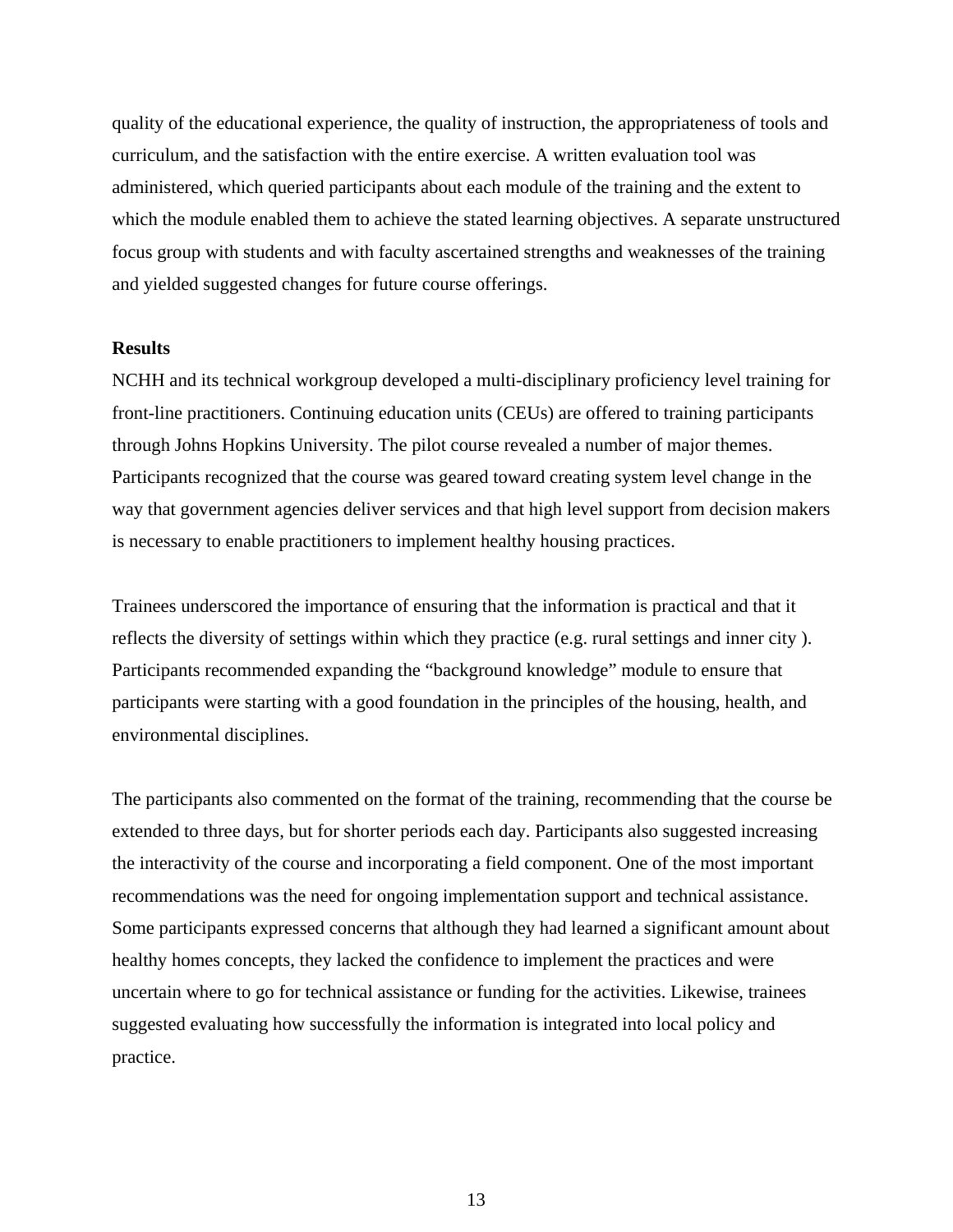#### **Discussion**

The developmental workgroup was professionally and geographically diverse, and enabled the creation of a training program built upon existing expertise, and that is multi-disciplinary and relevant across the country. It also created a sense of ownership among professionals from different disciplines, which is critical to success and sustainability of the training initiative. The resulting curriculum provided a good basic framework for the skills needed to create healthier housing. It allows for flexibility and customization and is centered on the development and promotion of practical skills since members of the target audience were involved in the development process.

However, the multi-disciplinary and collaborative process includes some challenges. A collaborative process by definition requires a greater time investment than if a small group of like-minded professionals were tasked with putting together the curriculum. Creating a common vocabulary and avoiding jargon are critical first steps toward ameliorating the group process. Work group members set aside categorical perspectives in favor of a systems approach to healthy housing, a challenging proposition for individuals who have spent decades in careers built around a categorical public health and housing systems.

Another challenge was to design a curriculum that was appropriate for individuals with varying professional and educational backgrounds. For example, a housing inspector has experience identifying unsafe building conditions and can make recommendations regarding how to remedy such problems, while a public health nurse is able to recommend an approach to managing a specific disease when a patient presents with a certain set of symptoms. At the most basic level, solving this challenge was critical to ensuring that participants found the training relevant and that it built on their existing skills. Equally important, however, was reaching agreement on what individuals would be prepared to do after the training to ensure that they would not be put at legal/ethical risk if their activities extended beyond the scope of their current job responsibilities. Ultimately, the training curriculum does not train one professional to do another's job, it creates a core set of technical competencies, which individuals from a variety of professions can master to enhance their skill sets thereby improving the quality of services they deliver to their clients. By training housing, health, and environmental professionals together, the training is intended to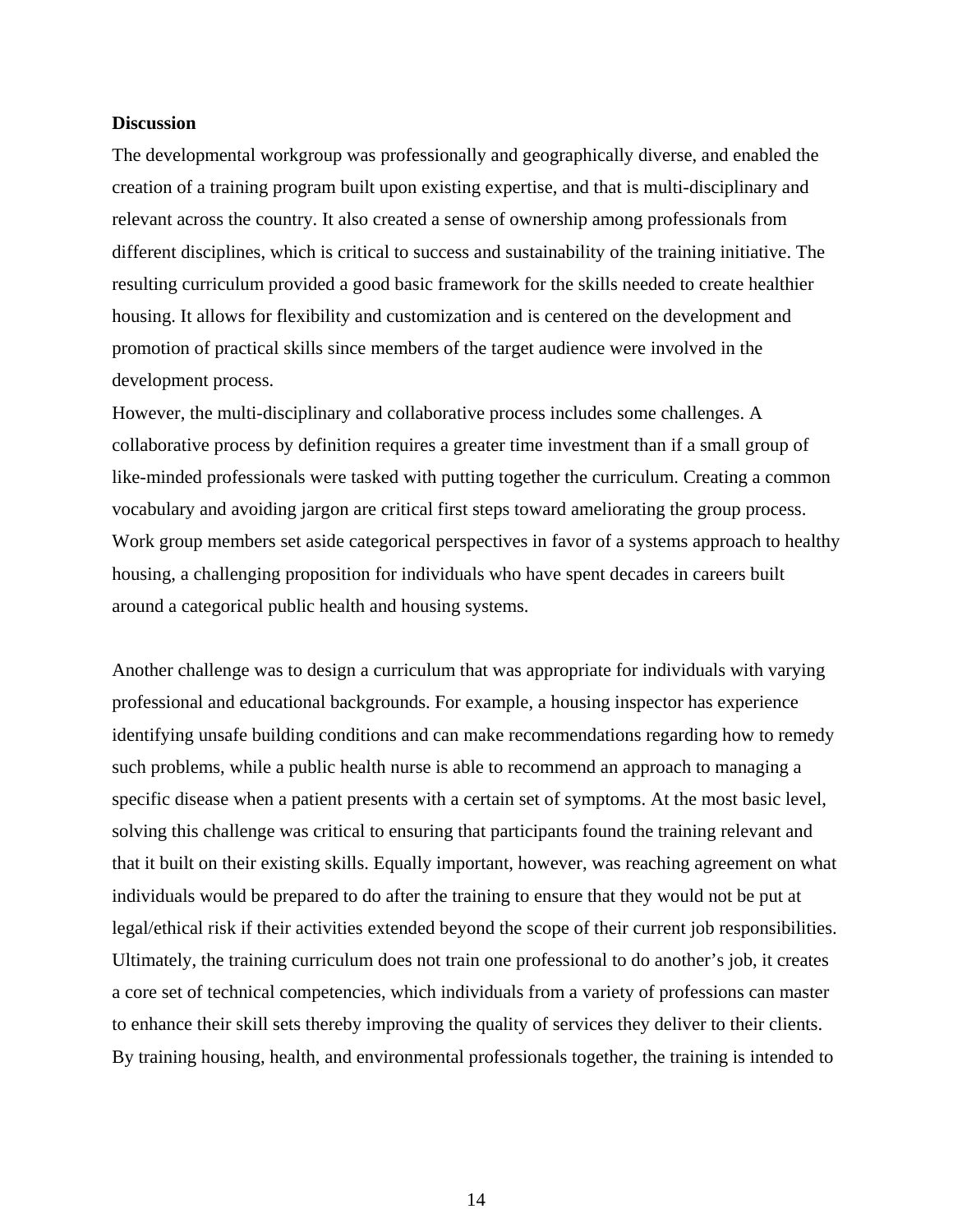enhance each professional's understanding of the other disciplines and optimally promote collaboration, referrals, and integration of services.

In 2005, the Healthy Homes Training Center course will be offered twice nationally and twice by each of the four regional network partners. Future plans include developing a web-based clearinghouse to provide online access to healthy housing training materials, guidance documents, and research; developing a proficiency level training course for contractors and builders drawing upon available materials and based on the competency–based training development approach; developing an awareness course for decision makers/management staff in health and housing departments; and exploring the feasibility of delivering the training through web-based formats.

#### **Conclusions**

Reducing the amount of substandard housing and creating healthier neighborhoods is a task that requires public health and housing officials to find 'a meeting place' for their shared interests – together they offer a powerful voice and the capacity to create large-scale system level change in the way we develop, deliver, and value housing in America.

The trend toward a more holistic approach to disease prevention and to housing quality requires a dramatic restructuring in the framework for delivering health and housing services. A longterm goal of the healthy housing field is to redefine the service delivery system, and some jurisdictions are moving in this direction. For example, in Alameda County, California, public health and housing are housed in one agency. In Marion County, Indiana, code inspection and the childhood lead poisoning prevention are co-located. These models are intended to promote a more seamless delivery of holistic services. Although co-location can improve synergies and efficiencies, organizational structure alone is unlikely to result in large-scale change. Furthermore, such a change in all fifty states is likely to be an evolutionary process and would need to be accompanied by more flexible funding streams and political or legislative support. Cross-training the relevant workforces so that they are prepared and confident in their abilities to deliver holistic services will help motivate that shift and also ensure successful implementation. Accordingly, an achievable near-term goal is to create a workforce of progressive public health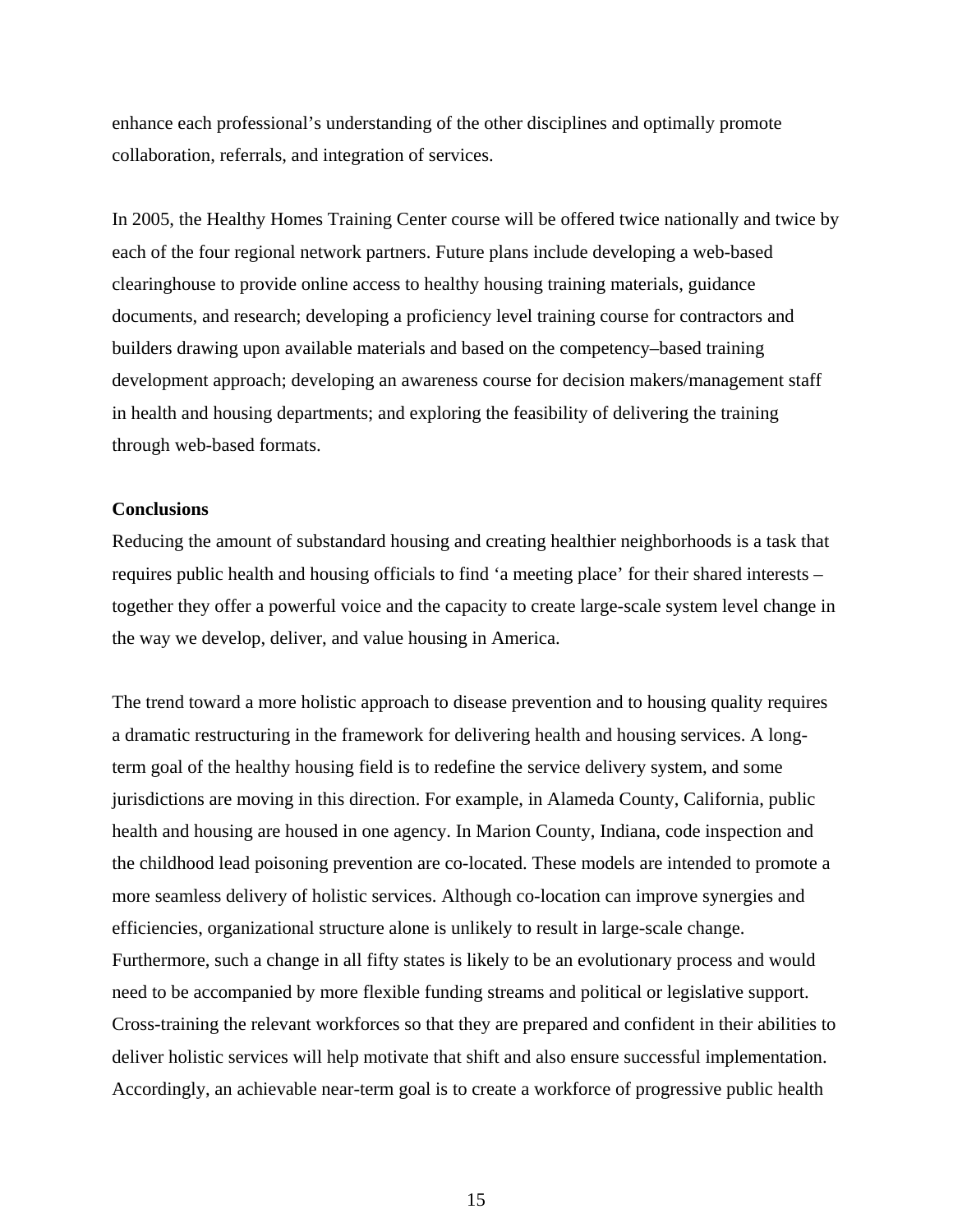and housing professionals who embrace this new approach and who will serve as leaders in defining and implementing healthy housing practices.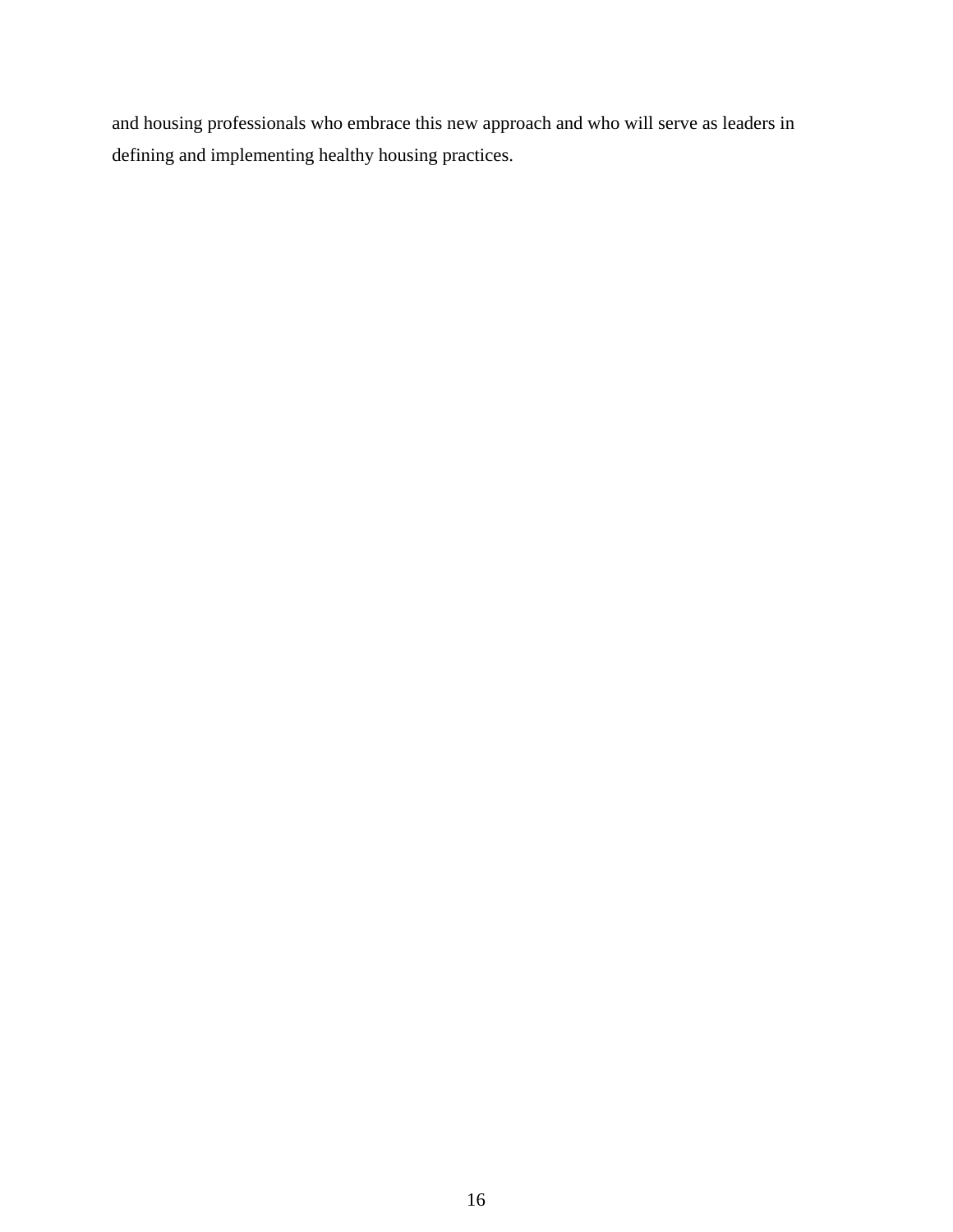## **References**

ARC (2001) Healthy and Affordable Housing Training Practical Recommendations for Building, Renovating and Maintaining Housing. Boston, MA. Asthma Regional Council, ([http://www.asthmaregionalcouncil.org/about/housingtraining.html,](http://www.asthmaregionalcouncil.org/about/housingtraining.html) accessed 29 November 2004).

Breysse P., Bergofsky L., Galke W., Farr N., Morley R. (2004) The relationship between housing and health: Children at risk. Environmental Health Perspectives, 112:15 (1583).

Committee for the Study of the Future of Public Health, Division of Health Care Services (1998) The future of public health. Institute of Medicine. Washington, DC: National Academy Press.

Competencies and Curriculum Workgroup (2002) Competency-to-curriculum tool kit: Developing curricula for public health workers (discussion draft). Public health workforce development annual meeting, September 12-13, 2001, Athens, GA.

Council of State Governments (2004) Public health worker shortages. Trends Alert. Lexington, Kentucky.

Gebbie, K. (1999) The public health workforce: Key to public health infrastructure. [Letter to the Editor]. American Journal of Public Health, 89 (5).

Gebbie, K. & Hwang, I. (1998) Preparing currently employed public health professionals for changes in the health system. New York, NY; Columbia University School of Nursing.

Gerzoff, R.B. & Richards, T. (1997) The education of local health department top executives. Journal of Public Health Management and Practice, 3:4 (50-56).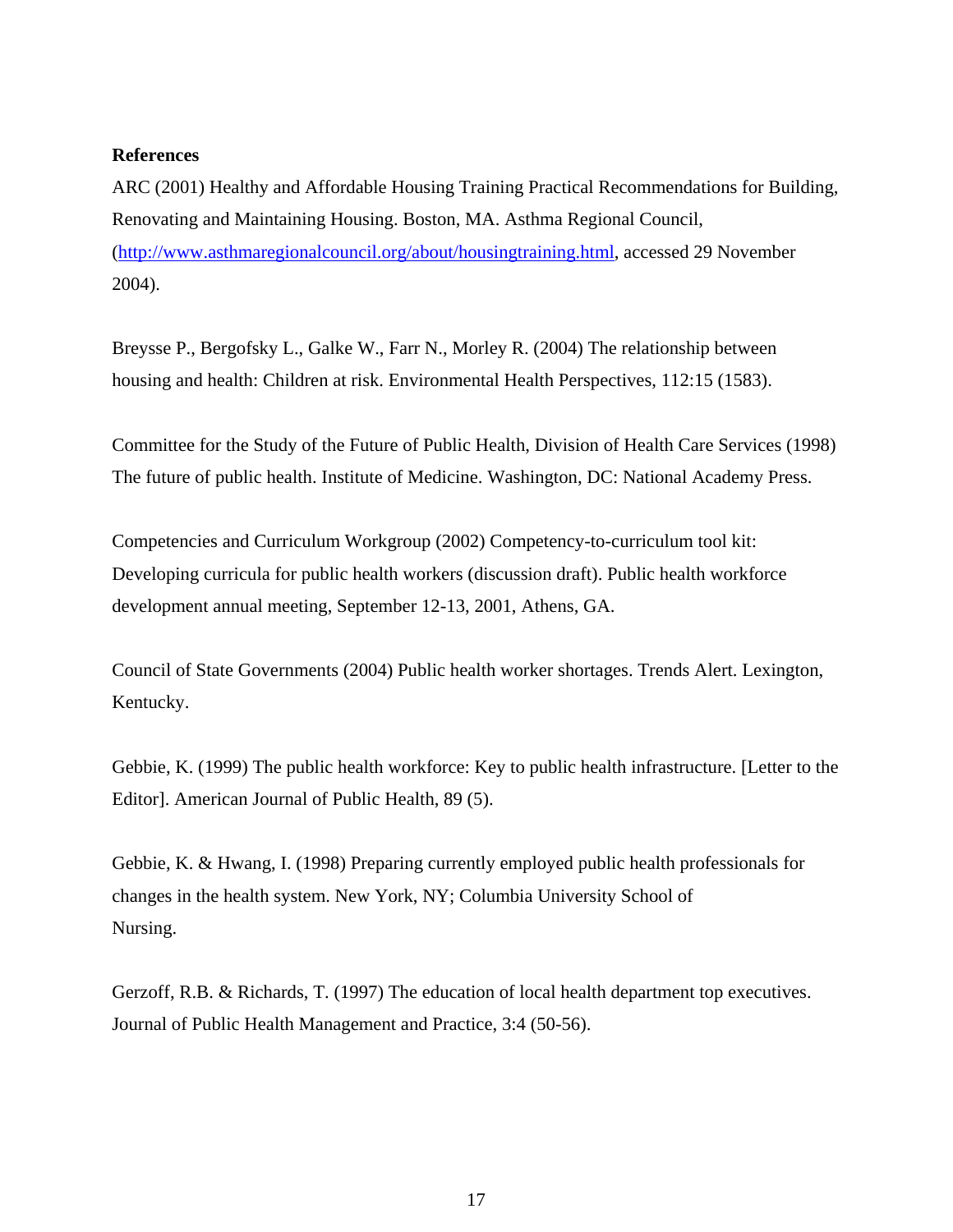Grafinger, D.J. (1988, March). Basics of Instructional Systems Development. Info-Line: Practical Guidelines for Training and Development. Alexandria, Virginia: American Society for Training and Development.

Harrell, J.A. & Baker, E.L. (1994) The essential services of public health. Leadership in Public Health, 3:3 (27-31).

HRSA (1996) Sample survey of the registered nurse workforce. Health Resources and Services Administration. Washington, DC.

HRSA (1992) Health personnel in the United States: Eighth report to Congress. Washington, DC: US Public Health Service.

Institutes of Medicine (2003) Who will keep the public healthy? Educating public health professionals for the 21st century. Washington, DC: National Academy Press.

Institute of Medicine (1998) The future of public health*.* Committee for the Study of the Future of Public Health*.* Washington, DC: National Academy Press.

Johnson et al. (1999) An assessment of federal environmental health training resources. Journal of Environmental Health, 61:1 (21-25).

Kawachi I.& Berkman, L. (2003) Neighborhoods and health. Oxford University Press, Inc. pp. 10-13.

Krieger, J. & Higgins, D. (2002) Housing and health: Time again for public health action. American Journal of Public Health, 92:5.

Macro International Inc (1999) Urban health systems and the changing health care environment. Atlanta, GA.